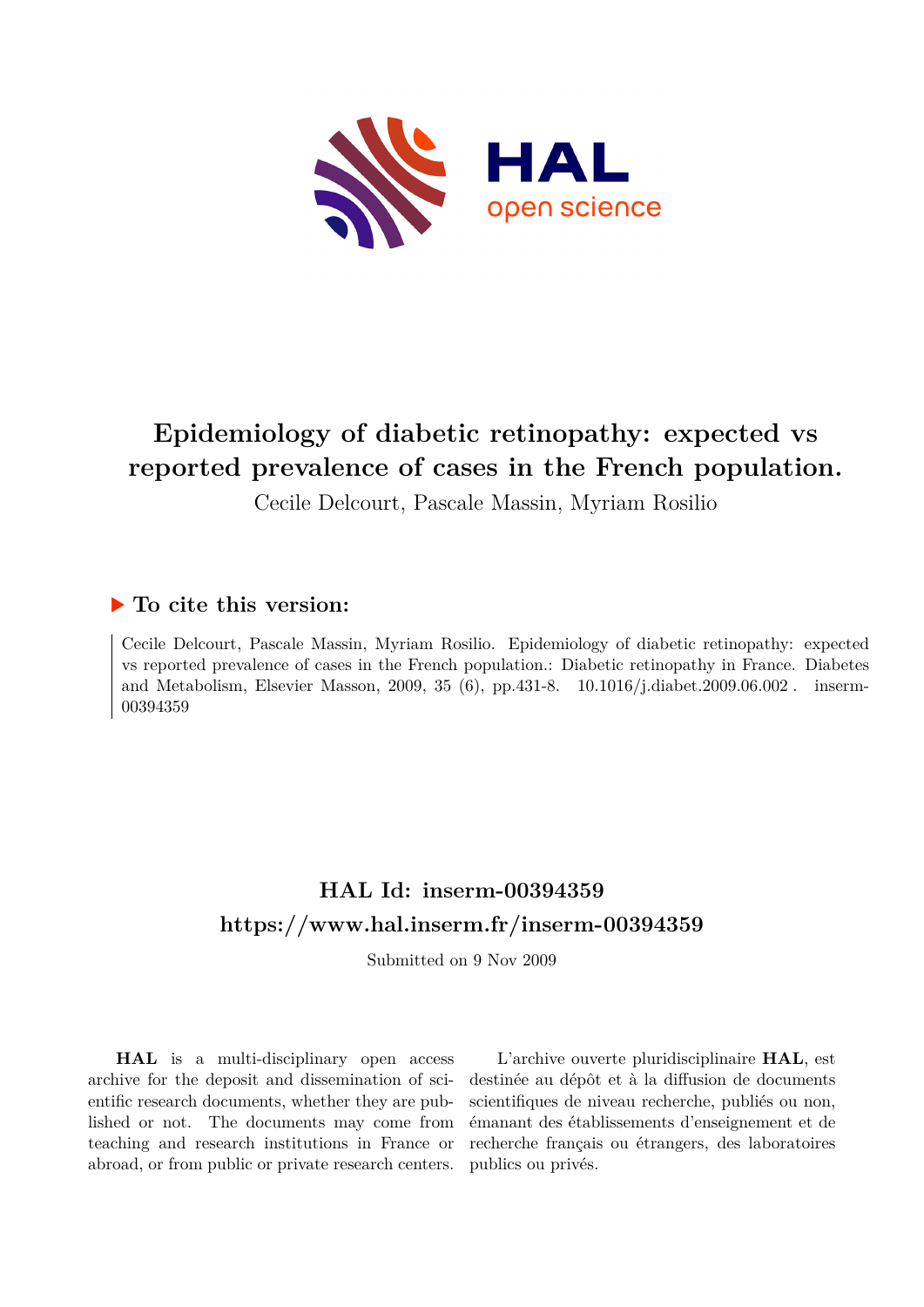# *Epidemiology of diabetic retinopathy: expected vs reported prevalence of cases in the French population*

**Cecile Delcourt** \* *Centre* é*pid*é*miologie et biostatistique INSERM : U897 , Universit*é *Victor Segalen - Bordeaux II , FR* **, Pascale Massin**  *Service d*'*ophtalmologie AP-HP , H*ô*pital Lariboisi*è*re , FR* **, Myriam Rosilio** *Unit*é *m*é*dicale, endocrinologie et diab*è*te Lilly France , 13 rue Pages 92158 Suresnes cedex,FR*

\* Correspondence should be adressed to: Cecile Delcourt <cecile.delcourt@isped.u-bordeaux2.fr >

**Abstract Summary Aim**

**Visual impairment and loss of vision due to retinopathy are amongst the most feared complications in diabetic patients. As the number of diabetic patients is predicted to increase, a corresponding increase in the number of patients affected with diabetic retinopathy (DR) is also expected.**

### **Methods**

**This review aimed at providing an update of the published literature pertaining to the epidemiology of DR.**

**Results**

**Over the last 20 years, eight population-based studies have been conducted in Western countries, using photographic evidence of DR. Results have consistently suggested that the prevalence of DR is close to 28.7**% **while Proliferative DR and Macular Oedema account for 9** % **and 17** % **of all diagnosed cases, respectively. Various longitudinal studies indicate a yearly incidence of DR of 2**–**6**%**.**

**In France, the epidemiology of DR has been mostly investigated in observational studies. The recorded prevalence of DR - based on physicians**' **declarations - is estimated at 10**% **suggesting that DR is under-diagnosed in the French diabetic population. This discrepancy between the expected and known prevalence of DR may be explained by the number of patients with unknown retinal status.**

**DR screening with non mydriatic fundus photography is effective in identifying early and advanced DR. Screening programs conducted over the last 5 years in different regions of France indicate that 10 to 20**% **of diabetic patients with previous unknown retinal status have retinopathy.**

#### **Conclusion**

**Further implementation of screening programs will be a key target for improving DR diagnosis and prevent visual loss in the French diabetic population.**

**MESH Keywords** Diabetic Retinopathy ; epidemiology ; European Continental Ancestry Group ; France ; epidemiology ; Humans ; Incidence ; Mass Screening ; Prevalence

**Author Keywords** Diabetic retinopathy ; epidemiology ; prevalence ; incidence ; screening

# **Introduction**

Diabetes mellitus is a condition that affects 180 million people worldwide [1 ]. The total number of people with diabetes is expected to rise to an estimated 300 million by year 2025, resulting from the population growth, ageing, obesity and sedentary lifestyle [1 ]. In France, the estimated number of individuals affected with diabetes is 2.5 million in 2007 (10% with type 1 and 90% with type 2) [2 ]. The overall prevalence of the disease was 3.95%, confirming its constant progression over time [2 ].

Diabetes has many manifestations in the eye, of which diabetic retinopathy (DR) and cataract are the most frequent causes of visual impairment. In Western countries, diabetic eye disease represents one of the leading causes of blindness, following macular degeneration, glaucoma and cataract [3 ]. DR is broadly divided into two clinical stages: non-proliferative (NPDR) and proliferative diabetic retinopathy (PDR). DR progressively affects the integrity of retinal microvessels, resulting in abnormal permeability, non-perfusion of capillaries and leading to microanevrisms. PDR is observed when the occlusion of retinal capillaries leads to retinal ischemia and promotes the development of neovascularisation on the surface of the retina. Macular oedema (MO) develops when abnormal permeability results in the collection of fluid around the macula. Laser photocoagulation therapy has proven to be effective in reducing DR progression and vitrectomy can prevent severe vision loss in subjects with advanced DR. Because DR is a detectable and treatable condition, local and international guidelines have recommended an annual fundus examination for diabetic patients [4 –8 ].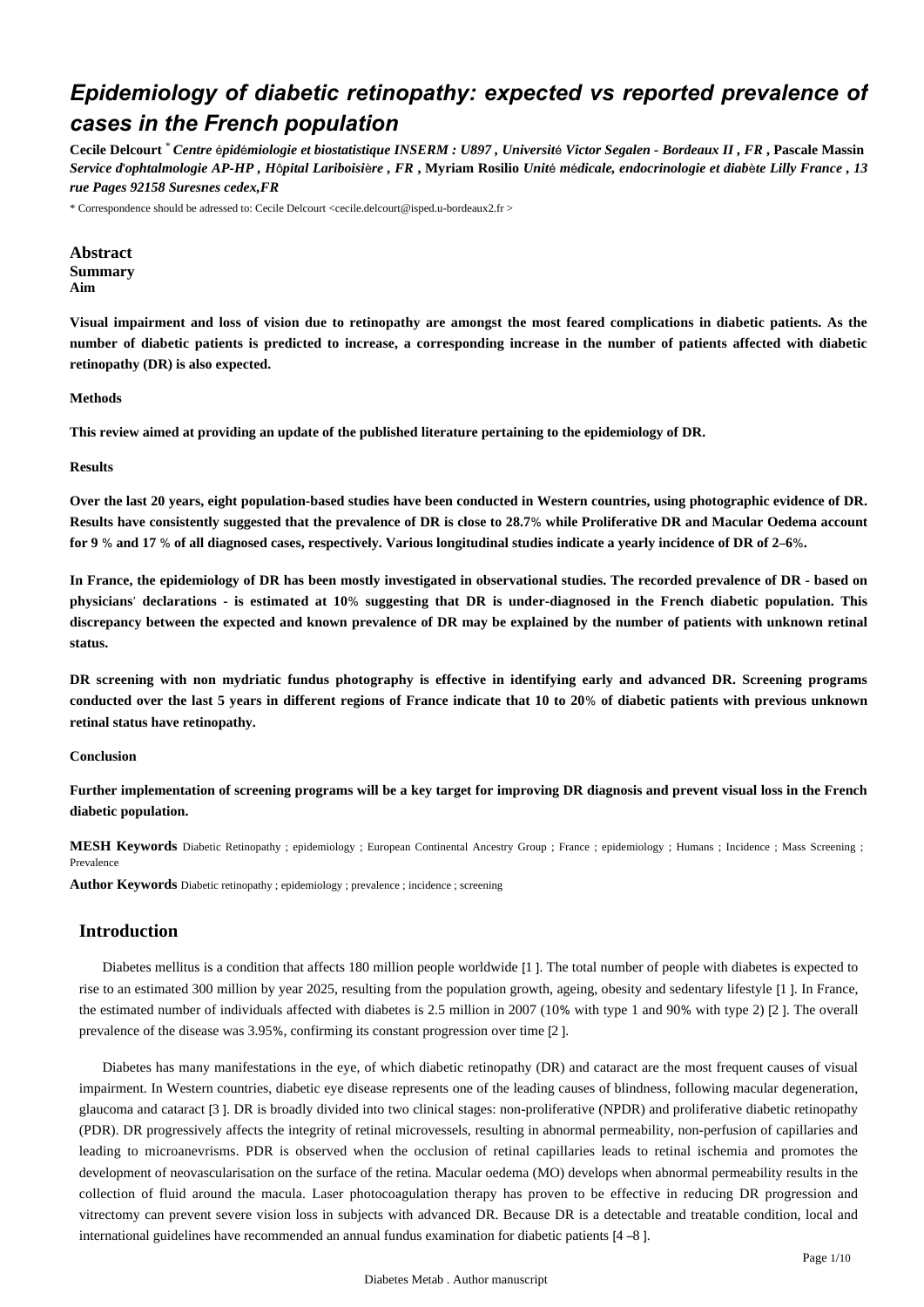The prevalence of DR is supposed to be strongly related to the prevalence of diabetes. As the prevalence of diabetes is expected to rise in the future, an associated increase in the number of patients affected with DR should also be expected. Several factors have been identified as risk factors in the development of DR, including the duration of diabetes, diabetes type, poor glycemic and blood pressure control [9 –11 ].

For the past 25 years, the epidemiology of DR has been dominated by the Wisconsin Epidemiologic Study of Diabetic Retinopathy, WESDR [9]. Other longitudinal population studies – UKPDS, DCCT and EDTRS – also investigated the prevalence and incidence of diabetes complications [10 –12 ]. However, data from the WESDR are now outdated and reflect diabetes management used in the past. The objective of this review was to provide an update of the published literature pertaining to the epidemiology of DR and to focus on any relevant data on DR diagnosis in France.

# **Literature search methods**

The Medline database was interrogated from 1980 to 2008. The strategy of search used the following terms: "diabetic retinopathy", " epidemiology", "prevalence" and "incidence", limited to "Human" and "English language". Relevant articles were original reports of population-based studies restricted to selected Western countries (ie Europe, USA, Canada, Australia) and designed to specifically describe the prevalence and/or incidence of DR. The original Medline search generated 2460 citations, among which 58 were considered relevant.

As there are inconsistencies between epidemiological studies and differences in study methods may contribute to conflicting reports of prevalence and incidence [13 ], we restricted the search to studies using the reference method for DR diagnosis (e.g. multi-field stereoscopic fundus photography graded by an ophthalmologist using the ETDRS classification [14 ]). In addition, we did not retain the Wisconsin Epidemiologic Study of Diabetic Retinopathy (WESDR) in the present review, though a number of related articles were retrieved. There were various reasons for not selecting this study. The WESDR study was initiated in the early 1980's. Patients included were grouped according to their age at diagnosis and treatment received but not according to the type of diabetes, as currently presented. Significantly higher prevalence rates of DR were reported (up to 70% in patients treated with insulin) in contrast to more recent studies. It is likely that improvements in the management of diabetes (better glycemic and blood pressure control) over time have led to a progressive decline in retinopathy frequency.

# **Epidemiology of DR** – **Western countries**

#### **Prevalence of DR**

A total of eight studies provided prevalence data for DR, including PDR and MO. Studies included the Beaver Dam Eye Study, Exeter Diabetic Retinopathy Screening Program (EDRS), Blue Mountains study, Visual Impairment Project (VIP), Arhus County Study, Casteldaccia Eye Study, Australian Diabetes Obesity and Lifestyle study (AusDiab) and Multiethnic Study of Atherosclerosis (MESA) [15 –22 ] (Table 1 ). All were population-based studies conducted from 1988 to 2002 in the USA, Australia and Europe (United Kingdom, Denmark, Italy) using the reference examination for DR diagnosis. Patients included had known type 1 or type 2 diabetes (a few patients had newly diagnosed diabetes in [15, 17]), they were 65 years old on average (from 63 to 72) and had long-standing disease with an average duration of 15 years (from 7 to 14.6).

Despite heterogeneity in patient selection criteria, country and selection period, the percentage of patients found with DR was relatively similar, ranging from 21.9 % to 36.8% (weighted mean, using the number of subjects included in each study as weights, 28.7 %). PDR accounted for about 9% of all cases of diagnosed DR (ranging from 1.6 % to 4.5 %, weighted mean, 2.6%). Macular oedema accounted for about 17% of all diagnosed DR prevalence (ranging from 2.7 % to 7.6 %, weighted mean 4.8 %). In summary, the prevalence rates of DR were consistent in these selected studies, suggesting that the prevalence of DR is close to 28.7% in the Western world, i.e. in countries promoting the same strategies to manage diabetes and to control glycaemia/blood pressure levels in their populations [23 ].

In Table 1 , data is presented on the Caucasian populations only, although the prevalence and risk factors of DR have been described among multiethnic populations in the US studies. In MESA [22 ], African-American and Hispanic populations had a significantly higher prevalence of any DR than White/Caucasian and Chinese populations. However, ethnicity was not an independent predictor of any retinopathy, suggesting that other risk factors (diabetes duration, glycemic levels) may explain the higher rates of retinopathy in African-Americans and Hispanics. Ethnic differences in DR diagnosis were also reported in the Veteran Affair Diabetes Trial cohort (VADT) [24 ]. Severe retinopathy was more frequent in African Americans and Hispanics than in non-Hispanic whites/Caucasians in VADT but, contrary to MESA, the differences could not be explained by standard risk factors. To our knowledge, the prevalence of DR according to ethnicity has not been investigated in EU countries.

#### **Incidence of DR**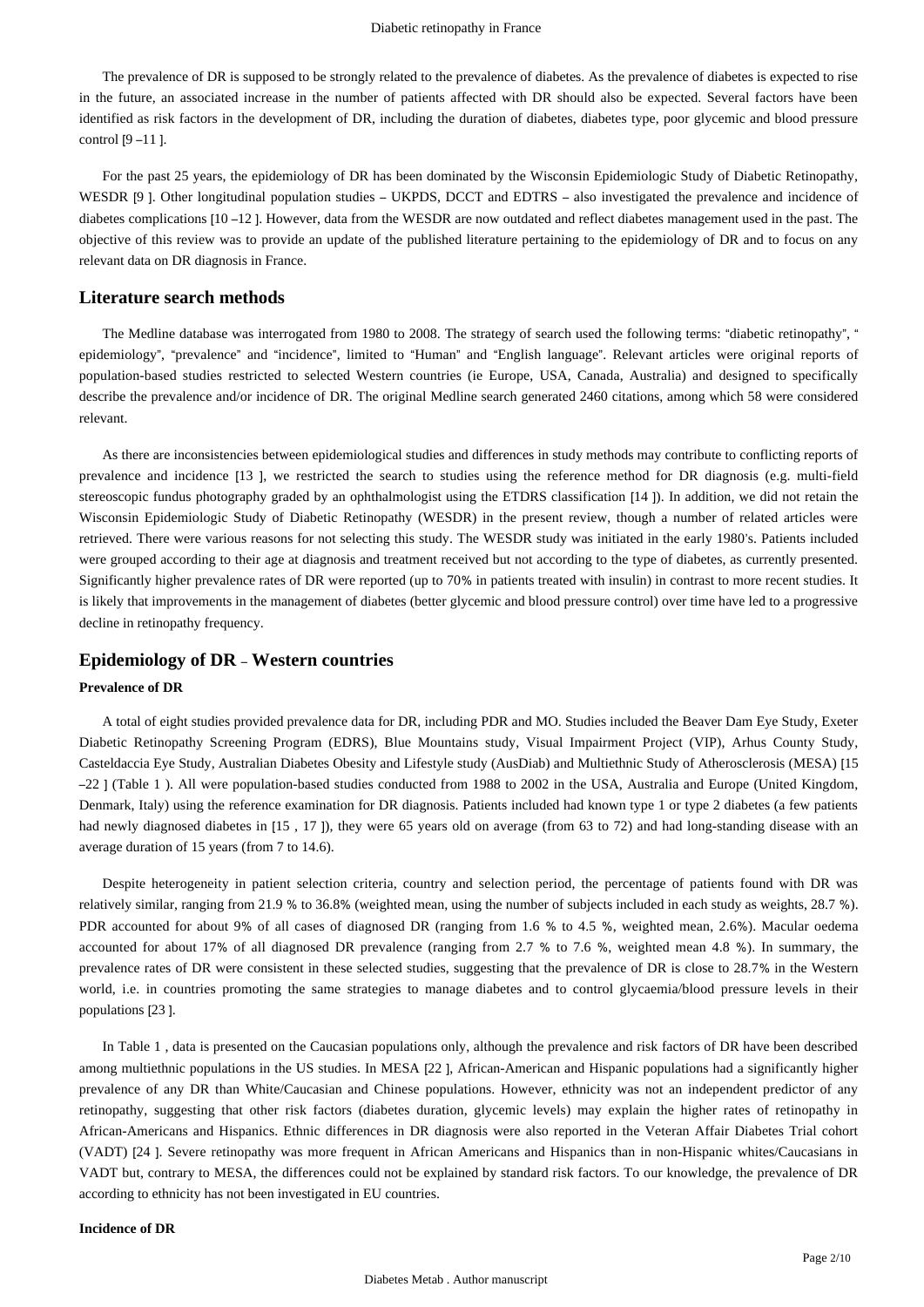Only three population-based studies assessed DR longitudinally using the reference method for DR diagnosis (Melbourne VIP [25 ]; Blue Mountains Eye Study [26 ]; AusDiab [27 ]) (Table 2 ). In all three studies, which were limited to a small number of patients, the cumulative incidence of any DR was 11% (95% CI: 3.8–18.1), 22.2% (95% CI: 14.1–32.2) and 13.9 % respectively, after 5 years of follow-up [25 –27 ].

Data of larger screening cohorts suggest that the incidence of DR is high, as well as the incidence of severe vision-threatening DR. Primary care patients from the Liverpool Diabetic Eye Study were initially screened between 1991 and 1999 and those with no baseline DR were prospectively studied (501 type 1 and 3743 type 2 patients) [28 ,29 ]. Over a period of 5 years, the cumulative incidence of any DR was 36.8% and 30.5% in type 1 and type 2 patients respectively, while sight threatening DR occurred in 3.9% in both patient groups. Gender was not related to the incidence of any DR but longer duration of disease was associated to a greater risk of DR in both types of diabetes.

Results from long-term follow-up studies suggest that the cumulative incidence of DR decreased over the past 35 years, at least in type 1 diabetes. In the Danish Steno cohort, patients diagnosed between 1965 and 1984 were studied for up to 20 years [30 ]. In the most recently diagnosed patients, ie those referred between 1979 and 1984, a decrease of incident DR and incident MO was demonstrated, suggesting that modern strategies to control glucose level and to lower blood pressure contributed in reducing the incidence of this diabetes complication.

DR incidence has also been evaluated in clinical trials. The event rates in clinical trial populations should theoretically be lower than those of observational cohorts, partly due to the inclusion of more compliant patients. However, in the randomized comparative DIRECT-Prevent 1 study, incident retinopathy occurred in 25% of type 1 diabetic patients treated with candesartan vs 31% in the placebo group over a median period of 4.7 years [31 ]. The authors suggested that DR incident rate from the placebo group probably reflects the optimal rate achieved with the current practice.

In summary, data from different longitudinal studies suggest that the yearly incidence of any DR is approximately 2–6%. The incidence rates are therefore only about 5 to 10 times lower than the prevalence rates, suggesting a high turn-over of patients with retinopathy, which is probably related to their short life expectancy, due to advanced age and long-standing diabetes.

# **Prevalence of DR** – **France**

Our search could not find any population-based studies conducted in France using a reference method to diagnose DR. In the CODIAB study [32 –34 ] the sample was mainly hospital-based, limited to a small number of patients with type 2 diabetes regularly attending hospital endocrinology consultations. DR was explored using a reference method for diagnosis (direct ophthalmoscopy, slit lamp examination, fluorescein angiography). The prevalence of any DR, proliferative DR and macular oedema was 33%, 3.3% and 5.6% respectively. Advanced retinopathy (PDR, MO) increased with increased duration of diabetes and was strongly linked to other diabetes complications studied, namely peripheral neuropathy and nephropathy. Interestingly, DR prevalence was similar to prevalence rates reported in population-based studies of Western countries, although CODIAB patients were not necessarily representative of the diabetic population as they were potentially more severely affected than patients seen in private practice.

#### **Prevalence of declared DR**

Several observational studies evaluated the prevalence of known DR in France on the basis of physicians' declarations (Table 3 ). Retinopathy was declared in 12% of patients with type 2 diabetes in Grimaldi et al. [35 ], DR frequency being significantly increased with increasing patient age and longer disease duration. In the cohort of patients with long-standing diabetes (mean duration, 10–15 yrs) described by Le Floch et al. [36 ], DR was declared more frequently in patients with type 1 diabetes than patients with type 2 diabetes either treated or not treated with insulin (31.1%, 12.9% and 8.6%, respectively).

ECODIA was a cross-sectional survey conducted on a representative sample of general practitioners and diabetologists/endocrinologists who collected data of 4119 ambulatory patients with type 2 diabetes [37 ]. The mean duration of diabetes was 8.9 yrs and more than a third of patients had complications linked to diabetes. In this setting, the prevalence of declared DR was 10.6 % (CI 95%: 9.5%–11.6%).

In the ENTRED survey, ophthalmologic and neuropathic complications of diabetes were assessed in a representative sample, using questionnaires and patient reimbursement data from social security services [38 ]. Data were analysed for 3648 subjects who had been reimbursed for an oral antidiabetic drug and/or insulin during the fourth trimester 2001 and their 1718 corresponding physicians. According to the patient's questionnaire, 14.5% of subjects had already had previous laser treatment and 42.6% had had a fundus examination during 2001. According to the physician questionnaire, 9.9% of patients had DR, 4.5% had already had laser treatment and 65.3% had previously had an ophthalmologic examination. In contrast, reimbursement files showed that only 43% of patients had consulted an ophthalmologist over the past year. Results suggested that the physicians' declarations were biased, ie under-estimated, as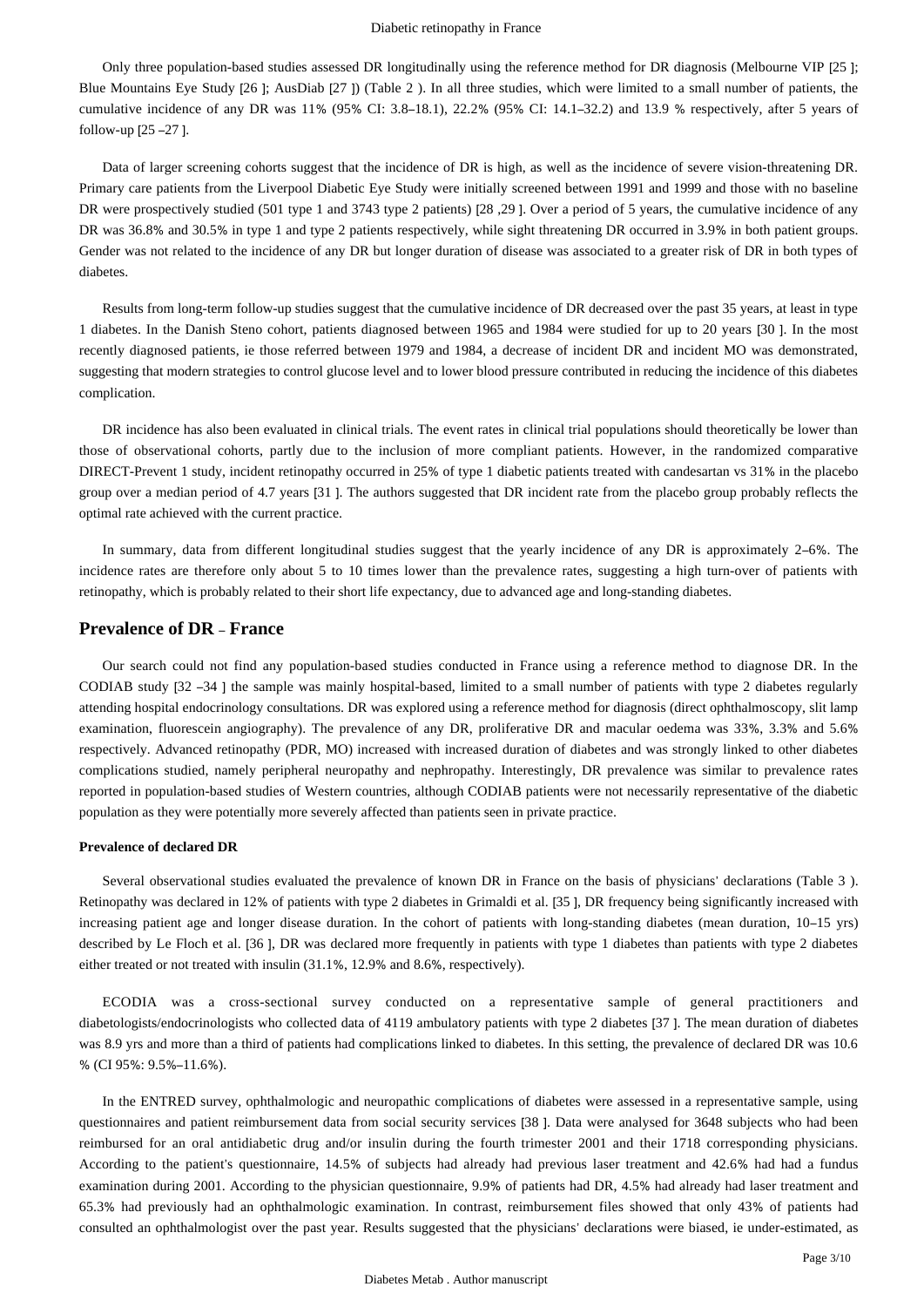#### Diabetic retinopathy in France

illustrated by a lower reporting of laser treatment as compared to patients' declarations and measures were possibly under-evaluated as a smaller proportion of patients than that declared had had a fundus examination during the past year.

The extent of recorded diagnoses of DR was recently explored and compared in diabetic patients living in different European countries [39 ]. DR was declared in 11.4% of French patients (CI 95% 8.8%–13.9%) vs 10.3%, 19.6% and 19.7% in patients from Spain, UK and Italy, respectively. Data suggested that the severity of DR was related to longer duration of diabetes and was associated with the frequency of other comorbidities, particularly nephropathy and coronary heart disease. Proliferative DR accounted for 20.8 % of declared DR in French patients, which could reflect that patients were most likely to be diagnosed with DR only at later stages of the diabetic disease, or only when DR is at an advanced stage. Non

The value of such observational studies is obviously limited as the patient DR status exclusively relies on the physician's declaration. But for all studies combined, the frequency of "known" or "recorded" DR in French diabetic patients was around 10% and largely below the estimated prevalence of DR resulting from epidemiological studies of 28.7% on average, suggesting that DR is under-diagnosed in patients with diabetes, or that the prevalence of DR is much lower in France than in other Western countries, for instance because of different strategies in the screening and treatment of diabetes.

### **Prevalence of DR in screening programs**

In 1998, a statistical analysis of the French healthcare database (French National Health Insurance CNAMTS - Caisse Nationale d' Assurance Maladie des Travailleurs Salaries ) indicated that fewer than 40% of diabetic patients living in Metropolitan France had undergone an eye examination over the past year [40 ]. One contributing factor to the low number of eye examinations was the increasing number of diabetic patients and decreasing number of ophthalmologists to perform funduscopic examination [41 ]. These observations led to the development of more convenient methods for diagnosing or monitoring DR with at least the same sensitivity and specificity as examination by an ophthalmologist. Fundus photographies with a non mydriatic camera have been progressively used [42 ] and in parallel, ambulatory techniques have been promoted in order to enhance patient access to care [43 ]. During the last 5 years, a number of different screening programs have been conducted in France, using these alternative methods [44 –49 ].

In DODIA (Dépistage Ophtalmologique du Diabète ) initiated in 2002 in the Northern Area of Paris, 882 patients from the primary care setting were screened using either dilated eye examination performed by an ophthalmologist or non mydriatic eye fundus photography performed by an orthoptist and analysed by an expert site. DR was detected in 10.4% of patients with eye examination and 17.3% with fundus photography [45 ].

Following this conclusive experience, several screening programs were implemented using non mydriatic photography. In Artois (PREVART network), 7% of 1322 ambulatory screened patients were diagnosed with DR (NPDR, 2.8%; PDR, 4.8%; MO 0.5%) between 2002 and 2003 [47 ]. Over the 2004–2005 period, 676 patients living in rural areas of Burgundy were screened using an itinerant non mydriatic camera [48 ]. Of them, 8.6% were found to have DR. Patients screened had a satisfactory control of their diabetes (mean HbA1c, 7.2%) but 6.8% had never consulted an ophthalmologist and 55% had had no eye examination over the past 2 years. Not surprisingly, prevalence rates were lower than in DODIA, probably due to a selection bias. As patients are free to participate in such screening campaigns, those who volunteer are usually highly motivated and treatment-compliant. In these individuals, the rate of diabetes complications is likely to be less marked.

Finally, the largest experience of DR screening is from OPHDIAT (Ophthlamology Diabetes Telemedicine) a telemedical network covering the Ile-de-France area [49 ]. Over a 28-month period, 13777 diabetic patients with unknown retinal status were screened for DR using non mydriatic cameras. Photographs were taken by technicians (16 screening sites located in hospitals, healthcare centres and prisons) and images were graded by trained ophthalmologists in a reading center. Diabetic retinopathy was detected in 23.4% of patients. Of the patients diagnosed with DR, 0.5% had PDR and 3.4% had MO. In addition, 5.6% of patients (n=777) had undiagnosed severe DR requiring urgent referral to an ophthalmologist for laser treatment.

In summary, the evaluation of screening programs with non mydriatic fundus photography supports the view that they are effective in the identification of both early and advanced DR [43 ]. More importantly, results from recent screening programs indicate (Table 4 ) that 10 to 20% of French diabetic patients with previous unknown retinal status have retinopathy.

### **In conclusion**

On the basis of robust epidemiological studies conducted in the Western world over the last 20 years, we suggest that the expected prevalence of Diabetic Retinopathy is close to 28.7% in the diabetic population, while proliferative DR and macular oedema may be present in 2.6% and 4.8% of patients, respectively. Results from different longitudinal studies suggest that the yearly incidence of DR is approximately 5–6%. According to observational studies based on physicians' declarations, the recorded prevalence of DR in the French diabetic population is approximately 10%. The discrepancy between the expected prevalence and the recorded prevalence may be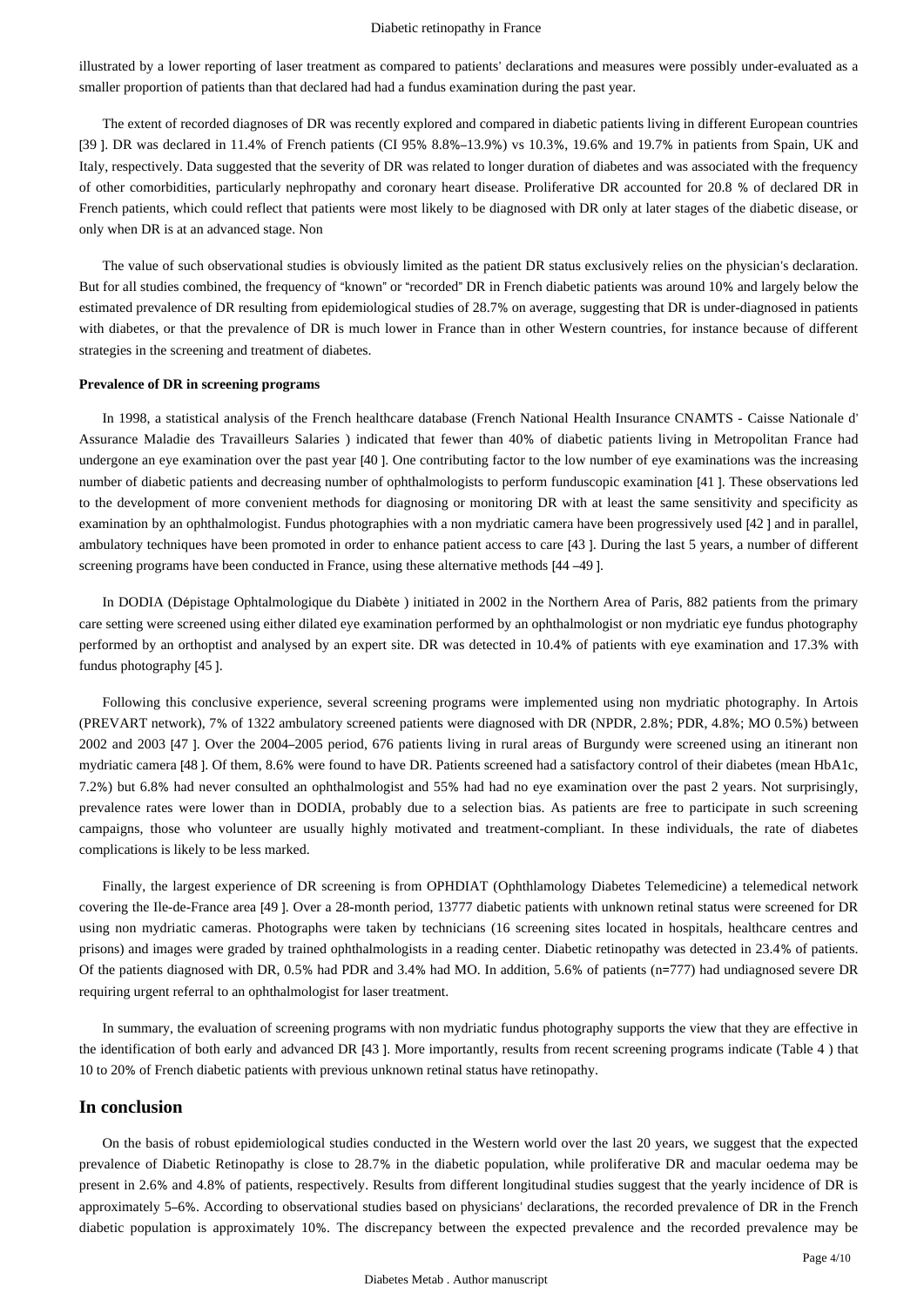#### Diabetic retinopathy in France

explained by the large proportion of patients with unknown retinal status. Although clinical guidelines recommend examination of diabetic patients for ophthalmologic complication at the time of diagnosis and on repeated annual surveillance [5 ,6 ,8 ], evidence suggests that patients do not fully comply with screening and that the prevalence of DR in non compliant patients could be as high as 10 to 20 %.

Alternative methods of DR screening using non mydriatic fundus photography have been validated, showing the same sensitivity and specificity for DR diagnosis as ophthalmoscopy. In addition, DR screening programs using ambulatory screening and/or combined telemedical network have been successfully conducted on a local community basis, to facilitate access to regular annual evaluations of patients with diabetes. Implementing DR screening programs that cover the entire French territory will be without a doubt, a key target for improving DR diagnosis and shortening treatment delays in patients with referable retinopathy.

#### **Ackowledgements:**

The authors thank Dr C Soubrouillard - Eltium for her assistance in the preparation of the manuscript.

#### **Footnotes:**

**Conflicts of interest** Dr Delcourt has been a consultant for Chauvin-Bausch&Lomb, Alcon, Novartis, Pfizer and Lilly and received funds from Théa Laboratories. Dr Massin has been a consultant for Lilly, Takeda, Novartis, Pfizer and Solvay. Dr Rosilio is an employee of Eli Lilly and Company.

#### **References:**

- 1 . World Health Organization . The World Health Report . 2002 ; http://www.who.int
- 2 . Kusnik-Joinville O , Weill A , Ricordeau P , Allemand H . Diabète traité en France en 2007: un taux de prévalence proche de 4 % et des disparités régionales croissantes . Bulletin Epidémiologique Hebdomadaire . 2008 ; (n°43 ) 409 - 413
- 3 . Resnikoff S , Pascolini D , Etya'ale D , Kocur I , Pararajasegaram R , Pokharel GP , Mariotti SP . Global data on visual impairment in the year 2002 . Bull World Health Organ . 2004 ; 82 : 844 - 851
- 4 . National Institute for Clinical Excellence, NICE . Type 2 diabetes . National clinical guidelines for management in primary and secondary care (update) . 2008 ; http://www.nice.org.uk
- 5 . Haute Autorité de Santé, HAS . Diabète de type 2 . Guide affection de longue durée . Juillet 2007 ; 23 -
- 6 . Agence Française de Sécurité Sanitaire des Produits de Santé, AFSSAPS . Type 2 treatment. French Recommendations for good practice. AFSSAPS-HAS. 2006 . Diabetes Metab . 2006 ; 32 : 643 - 648
- 7 . American Diabetic Association . Executive summary: Standards of medical care in 2008 . Diabetes Care . 2008 ; 31 : (suppl 1 ) S5 S11
- 8 . Massin P , Angioi-Duprez K , Bacin F , Cathelineau B , Chaine G , Coscas G . Dépistage, surveillance et traitement de la rétinopathie diabétique. Recommandations de l' ALFEDIAM. Comite d'experts ci-dessus et valide par les membres des conseils d'administration et scientifique de l'ALFEDIAM . Diabetes Metab . 1996 ; 22 : 203 - 209
- 9 . Klein R , Klein BE , Moss SE , Davis MD , DeMets DL . The Wisconsin epidemiologic study of diabetic retinopathy. III Prevalence and risk of diabetic retinopathy when age at diagnosis is 30 or more years . Arch Ophthalmol . 1984 ; 102 : 527 - 532
- 10 . Stratton IM , Kohner EM , Aldington SJ , Turner RC , Holman RR , Manley SE , Matthews DR . UKPDS 50: risk factors for incidence and progression of retinopathy in Type II diabetes over 6 years from diagnosis . Diabetologia . 2001 ; 44 : 156 - 163
- 11 . Diabetes Control and Complications Trial . Progression of retinopathy with intensive versus conventional treatment in the Diabetes Control and Complications Trial. Diabetes Control and Complications Trial Research Group . Ophthalmology . 1995 ; 102 : 647 - 661
- 12 . Davis MD , Fisher MR , Gangnon RE , Barton F , Aiello LM , Chew EY . Risk factors for high-risk proliferative diabetic retinopathy and severe visual loss: Early Treatment Diabetic Retinopathy Study Report #18 . Invest Ophthalmol Vis Sci . 1998 ; 39 : 233 - 252
- 13 . Williams R , Airey M , Baxter H , Foerrester J , Kennedy-Martin T , Girach A . Epidemiology of diabetic retinopathy and macular oedema: a systematic review . Eye . 2004 ; 18 : 963 - 983
- 14 . Gillow JT , Gray JA . The National Screening Committee review of diabetic retinopathy screening . Eye . 2001 ; 15 : 1 2
- 15 . Klein R , Klein BE , Moss SE , Linton KL . The Beaver Dam Eye Study. Retinopathy in adults with newly discovered and previously diagnosed diabetes mellitus . Ophthalmology . 1992 ; 99 : 58 - 62
- 16 . Ling R , Ramsewak V , Taylor D , Jacob J . Longitudinal study of a cohort of people with diabetes screened by the Exeter Diabetic Retinopathy Screening Programme . Eye . 2002 ; 16 : 140 - 145
- 17 . Mitchell P , Smith W , Wang JJ , Attebo K . Prevalence of diabetic retinopathy in an older community. The Blue Mountains Eye Study . Ophthalmology . 1998 ; 105 : 406 - 411
- 18 . McKay R , McCarty CA , Taylor HR . Diabetic retinopathy in Victoria, Australia: the Visual Impairment Project . Br J Ophthalmol . 2000 ; 84 : 865 870
- 19 . Hove MN , Kristensen JK , Lauritzen T , Bek T . The prevalence of retinopathy in an unselected population of type 2 diabetes patients from Arhus County, Denmark . Acta Ophthalmol Scand . 2004 ; 82 : 443 - 448
- 20 . Giuffre G , Lodato G , Dardanoni G . Prevalence and risk factors of diabetic retinopathy in adult and elderly subjects: the Casteldaccia Eye Study . Graefe's Arch Clin Exp Ophthalmol  $.2004 \cdot 242 \cdot 535 = 540$
- 21 . Tapp RJ , Shaw JE , Harper CA , deCourten MP , Balkau B , McCarty DJ . The prevalence of and factors associated with diabetic retinopathy in the Australian population . Diabetes Care . 2003 ; 26 : 1731 - 1737
- 22 . Wong TY , Klein R , Islam FM , Cotch MF , Folsom AR , Klein BE . Diabetic retinopathy in a multi-ethnic cohort in the United States . Am J Ophthalmol . 2006 ; 141 : 446 - 455
- 23 . Mohamed Q , Gillies MC , Wong TY . Management of diabetic retinopathy: a systematic review . JAMA . 2007 ; 298 : 902 916
- 24 . Emanuele N , Sacks J , Klein R , Reda D , Anderson R , Duckworth W . Ethnicity, race and baseline retinopathy correlates in the veterans affairs diabetes trial . Diabetes  $Care$  2005  $\cdot$  28  $\cdot$  1954 - 1958
- 25 . McCarty DJ , Fu CL , Harper CA , Taylor HR , McCarty CA . Five-year incidence of diabetic retinopathy in the Melbourne Visual Impairment Project . Clin Exp Ophtalmology . 2003 ; 3 : 397 - 402
- 26 . Cikamatana L , Mitchell P , Rochtchina E , Foran S , Wang JJ . Five-year incidence and progression of diabetic retinopathy in a defined older population: the Blue Mountains Eye Study . Eye . 2007 ; 21 : 465 - 471
- 27 . Tapp RJ , Tikellis G , Wong TY , Harper CA , Zimmet PZ , Shaw JE . Longitudinal association of glucose metabolism with retinopathy: results from the Australian Diabetes Obesity and Lifestyle (AusDiab) Study . Diabetes Care . 2008 ; 31 : 1349 - 54
- 28 . Younis N , Broadbent DM , Harding SP , Vora JP . Incidence of sight-threatening retinopathy in type 1 diabetes in a systematic screening programme . Diabetic Medicine . 2003 ; 20 : 758 - 765
- 29 . Younis N , Broadbent DM , Vora JP , Harding SP . Liverpool Diabetic Eye Study . Incidence of sight-threatening retinopathy in patients with type 2 diabetes in the Liverpool Diabetic Eye Study: a cohort study . The Lancet . 2003 ; 361 : 195 - 200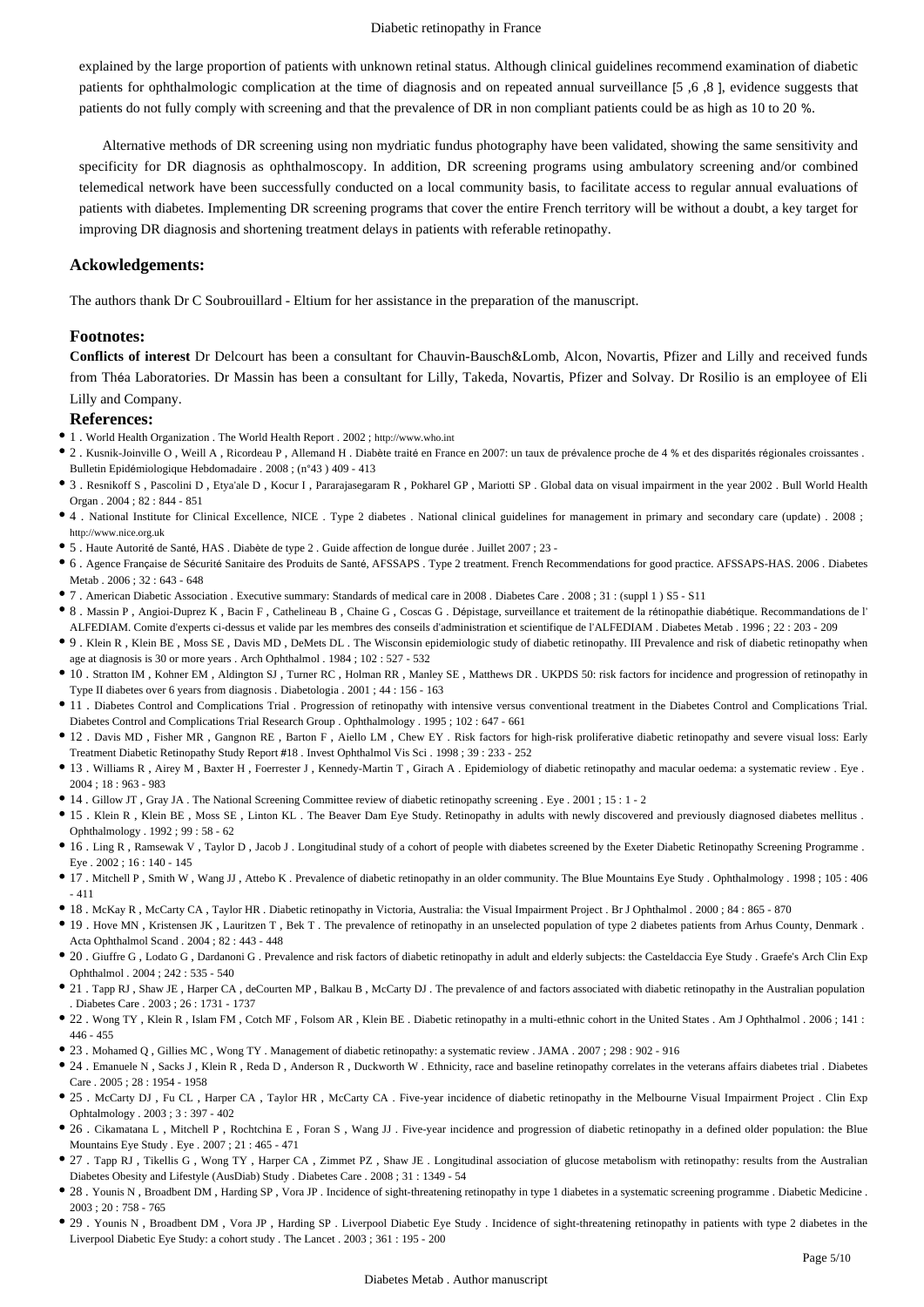- 30 . Hovind P , Tarnow L , Rossing K , Rossing P , Eising S , Larsen N . Decreasing incidence of severe diabetic microangiopathy in type 1 diabetes . Diabetes Care . 2003 ; 26 : 1258 - 1264
- <sup>•</sup> 31 . Chaturvedi N , Porta M , Klein R , Orchard T , Fuller J , Parving HH . Effect of candesartan on prevention (DIRECT-Prevent 1) and progression (DIRECT-Protect 1) of retinopathy in type 1 diabetes: randomised, placebo-controlled trials . The Lancet . 2008 ; 372 : 1394 - 1402
- 32 . Delcourt C , Vauzelle-Kervroedan F , Cathelineau G , Papoz L . Low prevalence of long-term complications in non-insulin-dependent diabetes mellitus in France: a multicenter study. CODIAB-INSERM-ZENECA Pharma Study Group . J Diabetes Complications . 1998 ; 12 : 88 - 95
- 33 . Delcourt C , Villatte-Cathelineau B , Vauzelle-Kervroedan F , Papoz L . the CODIAB-INSERM-Zeneca Pharma study group . Clinical correlates of advanced retinopathy in type II diabetic patients: implications for screening . J Clin Epidemiol . 1996 ; 49 : 679 - 685
- 34 . Delcourt C , Villatte-Cathelineau B , Vauzelle-Kervroedan F , Cathelineau G , Papoz L . the CODIAB-INSERM-Zeneca Pharma study group . Visual impairment in type 2 diabetic patients . Acta Ophtalm Scand . 1995 ; 73 : 293 - 298
- 35 . Grimaldi A , Grangé V , Allanic H , Passa P , Rodier M , Cornet P . Epidemiological analysis of patients with type 2 diabetes in France . J Diabetes Complications . 2000 ;  $14 \cdot 242 - 249$
- 36 . LeFloch JP , Thervet F , Desriac I , Boyer JF , Simon D . Management of diabetic patients by general practitioners in France 1997: an epidemiological study . Diabetes & Metab . 2000 ; 26 : 43 - 49
- 37 . Detournay B , Cros S , Charbonnel B , Grimaldi A , Liard F , Cogneau J . Managing type 2 diabetes in France: the ECODIA survey . Diabetes Metab . 2000 ; 26 : 363 369
- 38 . Fagot-Campagna A , Fosse S , Weill A , Simon D , Varroud-Vial M . Rétinopathie et neuropathie périphérique liées au diabète en France métropolitaine: dépistage, pré valence et prise en charge médicale, étude Entred 2001 . BHE . 2005 ; 12–13 : 48 - 50
- 39 . Rubino A , Rousculp MD , Davis K , Wang J , Girach A . Diagnosed diabetic retinopathy in France, Italy, Spain and the United Kingdom . Primary Care Diabetes . 2007 ;  $1 \cdot 75 - 80$
- 40 . Weill A , Ricordeau P , Vallier N , Bourrel R , Allemand H . Les modalités de suivi des diabétiques non insulino traités en France métropolitaine durant l'année 1998 . Diabetes Metab . 2000 ; 26 : 39 - 48
- 41 . De Pouvourville G . Démographie en ophtalmologie 2000–2020. Caisse Nationale de l'Assurance Maladie des Travailleurs Salariés . Rapport . 24 : septembre 2003 ;
- 42 . Societe Française d'Ophtalmologie, SFO . Recommandations médicales pour le dépistage de la rétinopathie par photographies du fond d'œil . 2006 ; 27 -
- 43 . Direction Générale de la Santé, DGS . La prévention des complications du diabète . Rencontre presse ; 6 juillet 2005 ; 32 -
- 44 . Aptel F , Gensburger M , Rouberol F , Denis PH , Thivolet C . [Abstract]. Dépistage de la rétinopathie diabétique par rétinocaméra non-mydriatique . Diabetes Metab . 2006 ; 32 : 1S49 -
- 45 . Massin P , Aubert JP , Eschwege E , Erginay A , Bourovitch JC , BenMehidi A . Evaluation of a screening program for diabetic retinopathy in a primary care setting DODIA (Depistage Ophtalmologique du DIAbete) study . Diabetes Metab . 2005 ; 31 : 153 - 162
- 46 . Lesven S , Roudaut N , Sonnet E , Bettembourg O , Kerlan V . [Abstract]. Retinophotographe:fiabilité des images et interprétation . Diabetes Metab . 2006 ; 32 : 1S48 -
- 47 . Lemaire C , Bonnel P , Fasquel V , Gillot C , Douillard C , Fruchart D . [Abstract]. Dépistage itinérant de la rétinopathie diabétique au moyen d'un rétinographe non mydriatique: une première expérience française . Diabetes Metab . 2004 ; 30 : (suppl 1 ) 1S64 -
- 48 . Soulié-Strougar M , Charles A , Métral P , Quercia P , Souchier M , Chirpaz L . Dépistage de la rétinopathie diabétique en Bourgogne par un rétinographe non mydriatique itinérant . J Fr Ophtalmol . 2007 ; 30 : 121 - 126
- 49 . Massin P , Chabouis A , Erginay A , Viens-Bitker C , Lecleire-Collet A , Meas T . OPHDIAT: A telemedical network screening system for diabetic retinopathy in the Ile-de-France . Diabetes Metab . 2008 ; 34 : 227 - 234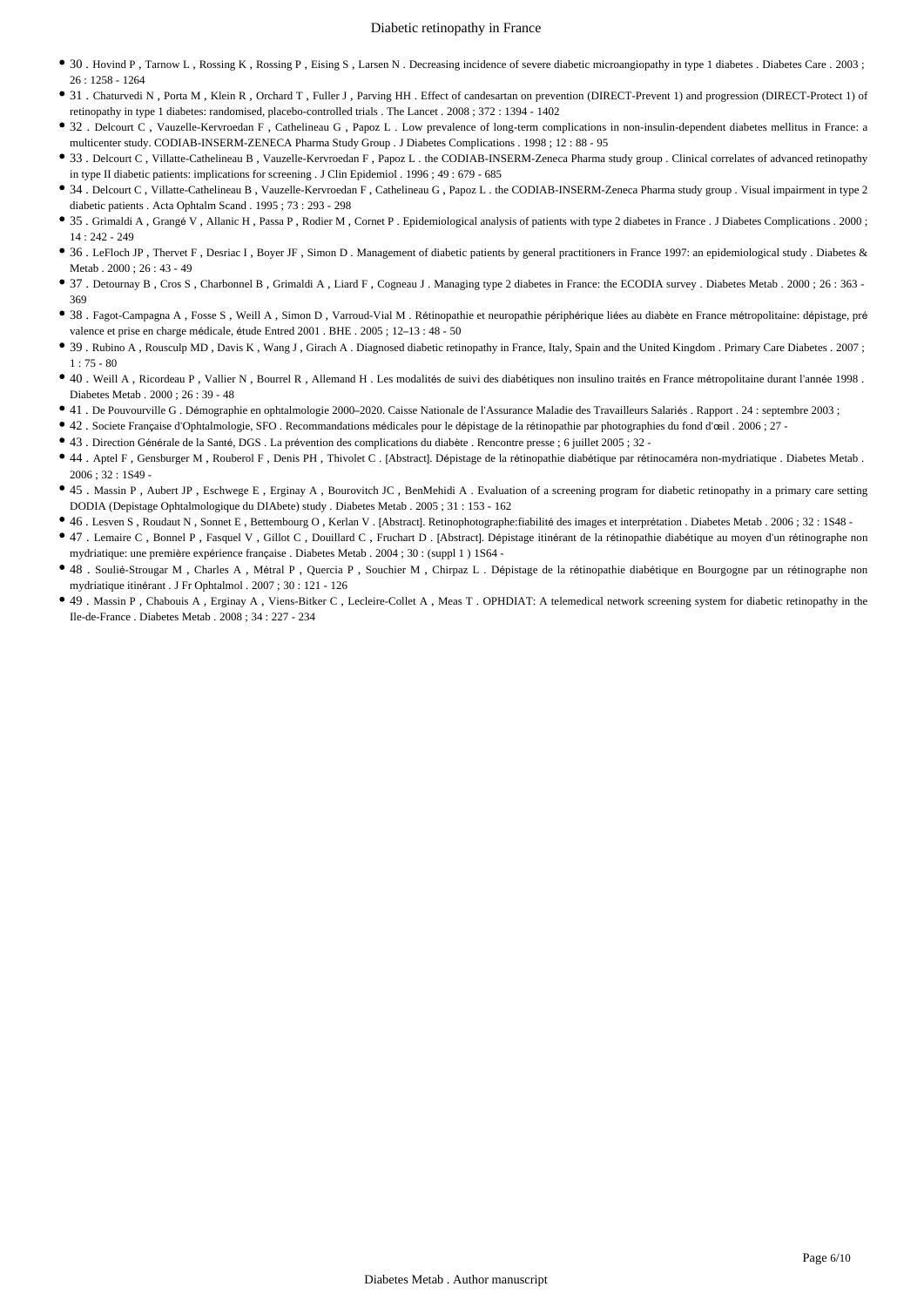# **Table 1**

Prevalence of diabetic retinopathy in Western countries (population based studies, reference method for DR diagnosis)

| <b>Study (reference)</b>                                                                                            | <b>Setting</b><br><b>Country, Period</b>                                             | No. of diabetic patients<br>Diabetes type                                                             | or $\pm$ SD)                                          | Mean age (yrs) (min-max Mean duration of diabetes (yrs) Prevalence of<br>$(min-max or \pm SD))$ | DR                                  |  |
|---------------------------------------------------------------------------------------------------------------------|--------------------------------------------------------------------------------------|-------------------------------------------------------------------------------------------------------|-------------------------------------------------------|-------------------------------------------------------------------------------------------------|-------------------------------------|--|
|                                                                                                                     |                                                                                      |                                                                                                       |                                                       |                                                                                                 | Any<br>DR PDRMO                     |  |
| Beaver Dam Eye Study $\left[ \begin{smallmatrix} 15 \\ 1 \end{smallmatrix} \right]$                                 | Population-based<br>USA, 1988-1990                                                   | 445 (435 with gradable NK<br>photographs)<br>Type 2<br>395;<br>Known,<br>newly<br>diagnosed, 50       | $(≥ 43 \text{ yrs})$                                  | NK                                                                                              | 36.8% 1.8% 3.0                      |  |
| EDRS, Exeter Diabetic Retinopathy Screening Population from Exeter<br>Programme $[$ <sup>16</sup> ]                 | United Kingdom, 1992                                                                 | 775<br>Type 1 & 2                                                                                     | 72.1<br>$(15-100)$                                    | 13.0<br>$(1-79)$                                                                                | 24.2% 2.8% 6.1<br>%                 |  |
| Blue Mountains Study $\begin{bmatrix}1'\\1\end{bmatrix}$                                                            | Older residents (age $\geq$ 49) from Sydney<br>Australia, 1992-1994                  | 256 (253 with gradable NK<br>photographs)<br>Type $1 & 2$<br>Known, $214$ ;<br>newly<br>diagnosed, 39 | $(≥ 49 \text{ yrs})$                                  | Newly diagnosed: 15.4%<br>1-9 yrs: 54.9%<br>10-19 yrs: 20.9%<br>$≥ 20 \text{ yrs}: 8.7\%$       | 32.4% 1.6% 4.3<br>%                 |  |
| <b>VIP</b> , Visual Impairment Project $\begin{bmatrix} 18 \\ 1 \end{bmatrix}$                                      | Victorian residents (age $\geq$ 40)<br>Australia, 1992-1996                          | 234<br>Type 1 & 2                                                                                     | $64.2$ <sup>*</sup><br>$(45-91)$                      | $14.6^{*}$<br>$(0-44)$                                                                          | 29.1% 4.2% 5.6<br>$\%$              |  |
| Arhus County $[19]$                                                                                                 | Representative sample of diabetic patients 378<br>from Arhus County<br>Denmark, 2000 | Type 2                                                                                                | $65 \pm 12$                                           | $9 \pm 8$                                                                                       | 31.5% 2.9% 5.3<br>%                 |  |
| Casteladaccia Eye study $[20]$                                                                                      | Population-based (age $\geq$ 40)<br>Italy (Sicily)                                   | 132<br>Type 1 & 2                                                                                     | 40-49:7.6%<br>50-59:18.2%<br>60-69:46.2%<br>≥70:28.0% | $^{\circ}$ 1–9 yrs: 29.5%<br>10-19 yrs: 40.9%<br>≥ 20 yrs: 29.5%                                | 34.1% 4.5% 7.6<br>$\%$              |  |
| <b>AusDiab,</b> Autralian Diabetes, Obesity and Population-based (age $\geq$ 25)<br>Lifestyle study $\binom{21}{1}$ | Australia, 2002                                                                      | 333 with type 2 known $65 \pm 11$ <sup>**</sup><br>diabetes                                           |                                                       | $7^{**}$ (0-15)                                                                                 | 21.9% 2.1% 3.3<br>%                 |  |
| MESA, Multi Ethnic Study of Atherosclerosis [Subjects free of cardiovascular disease 153***<br>$^{22}$ ]            | Prospective cohort<br>USA, 2002-2006                                                 | Type 1 & 2                                                                                            | $64.3 \pm 9.5$                                        | $8.5 \pm 8$                                                                                     | 24.8% 2.6% 2.7<br>%                 |  |
|                                                                                                                     |                                                                                      | <b>Total</b>                                                                                          |                                                       |                                                                                                 | Weighted<br>Mean                    |  |
|                                                                                                                     |                                                                                      | 2693                                                                                                  |                                                       |                                                                                                 | 28.7<br>$2.6$ 4.8<br>%<br>%<br>$\%$ |  |

DR, diabetic retinopathy; PDR, proliferative diabetic retinopathy; MO, macular oedema; NK, not known (not indicated in the article)

\* patients diagnosed with DR only

\*\* type 2 known diabetic patients diagnosed with DR only

\*\*\* subset of Caucasian patients only.

\*\*\*\* weighted mean, using the numbers of subjects included in each study as weights.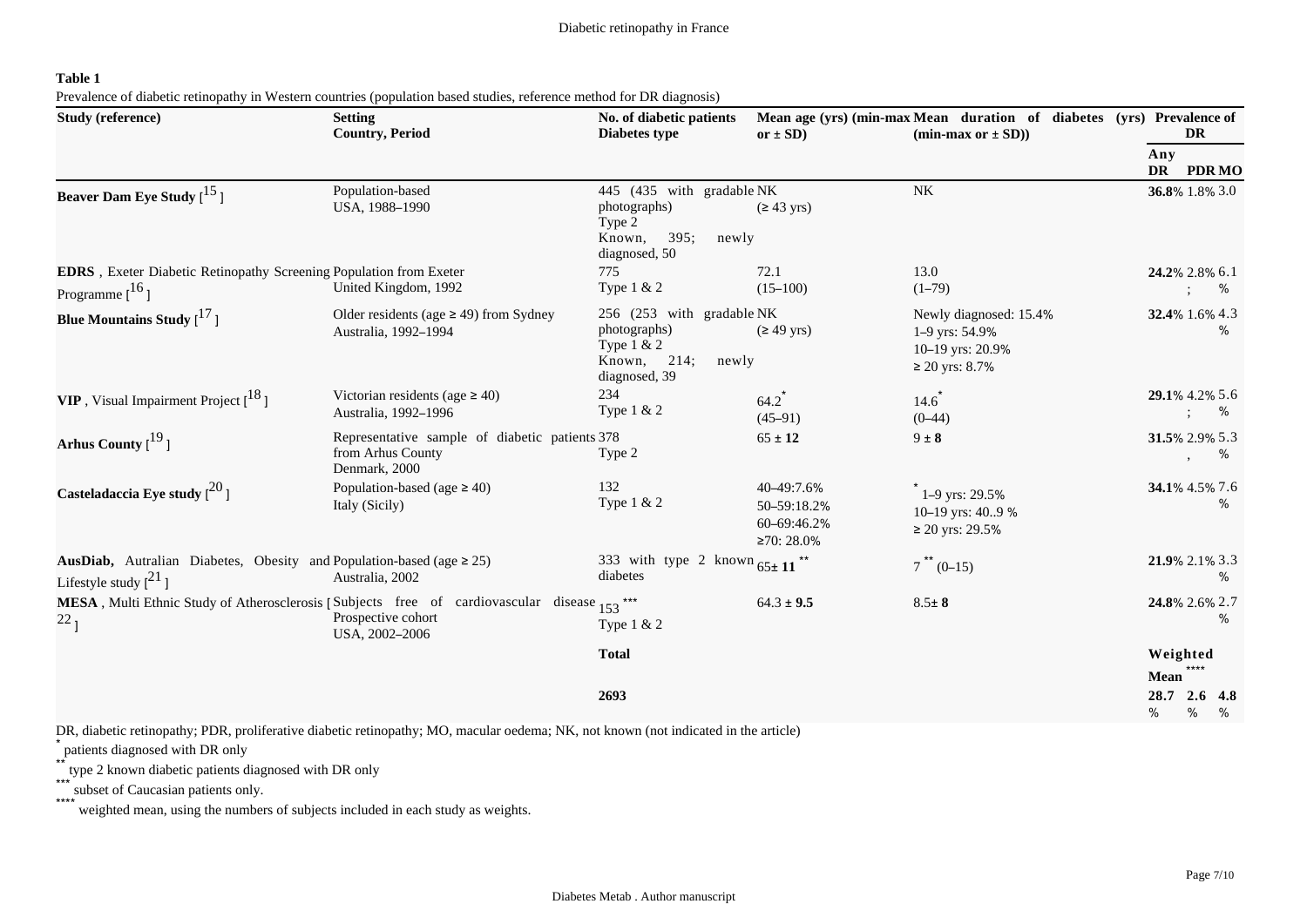# **Table 2**

Incidence of diabetic retinopathy in Western countries

| <b>Study (reference)</b>                                                                                     | <b>Setting</b><br><b>Country, Period</b>                                                                                | No. of patients<br>Diabetes type                      | <b>Incidence of DR</b>                                                                                                                                                                                                                                                                                                                                                              |
|--------------------------------------------------------------------------------------------------------------|-------------------------------------------------------------------------------------------------------------------------|-------------------------------------------------------|-------------------------------------------------------------------------------------------------------------------------------------------------------------------------------------------------------------------------------------------------------------------------------------------------------------------------------------------------------------------------------------|
| Visual Impairment Project $[$ <sup>25</sup> l                                                                | Population-based<br>Australia<br>1992-1994 (follow-up data conducted 5 years<br>later)                                  | 121<br>Type 1 & 2                                     | Cumulative incidence (5-year):<br>Any DR: 11% (95% CI: 3.8-18.1)<br>Proliferative DR: 2.9% (95% CI: 0-6.4)<br>Macular Oedema: 8% (95% CI: 2.7-13.3%)                                                                                                                                                                                                                                |
| Blue Mountains Study $[^{26}]$                                                                               | Population-based (older residents)<br>Australia<br>1992-1994                                                            | 150<br>Type 1 & 2                                     | Cumulative incidence (5-year):<br>Any DR: 22.2% (95% CI: 14.1-32.2)                                                                                                                                                                                                                                                                                                                 |
| AusDiab, Autralian Diabetes, Obesity and Lifestyle Population-based (age $\geq$ 25)<br>study $\binom{27}{1}$ | Australia, 2002                                                                                                         | 144 with known diabetes                               | Cumulative incidence (5-year):<br>Any DR: 13.9 %<br><b>PDR: 0.7 %</b>                                                                                                                                                                                                                                                                                                               |
|                                                                                                              |                                                                                                                         | 168 with newly diagnosed diabetes                     | Any DR: 3.0 %<br><b>PDR: 0.0 %</b>                                                                                                                                                                                                                                                                                                                                                  |
| Steno Diabetes Center $[30]$                                                                                 | Clinic-based cohort<br>Denmark<br>Patients managed until year 2000                                                      | 600<br>Type 1<br>diabetes onset)                      | Cumulative incidence of DR (patients followed $\ge$<br>$20 \text{years}$ :<br>(4 groups of patients, based on the year of Group A, B, C (onset of diabetes between 1965 and<br>1979):<br>31.2 % (95% CI: 22.2-39.8),<br>30.3 % (95% CI: 22.2-38.4),<br>19.3 % (95% CI: 11.2-27.4), respectively.<br>Group D (patients referred between 1979 and 1984):<br>12.5 % (95% CI: 5.2-19.8) |
| Liverpool Diabetic Eye Study $[^{28}]$                                                                       | Screening population in primary care<br>Scotland<br>1991-1999                                                           | 501<br>Type 1                                         | Cumulative incidence (5-year):<br>Any DR: 36.8% (95% CI: 29.6-44.1)<br>Sight-threatening DR: 3.9% (95% CI: 1.4–5.4)<br>Sight-threatening maculopathy: 3.2% (95% CI: 1.0-5.4)                                                                                                                                                                                                        |
| $[{}^{29}]$                                                                                                  |                                                                                                                         | 3743<br>Type 2                                        | Cumulative incidence (5-year):<br>Any DR: 30.5% (95% CI: 28.2-32.8)<br>Sight-threatening DR: 3.9% (95% CI: 2.8-5.0)<br>Sight-threatening maculopathy: 3.2% (95% CI: 2.2-4.2)                                                                                                                                                                                                        |
| DIRECT-Prevent $1\binom{31}{ }$                                                                              | Randomized, placebo-controlled trial with 1421 (placebo, 710)<br>candesartan<br>International, multicenter<br>2001-2008 | Type 1<br>Normotensive patients, Treated with insulin | Cumulative incidence (4.7 years) in the placebo<br>group: 31%                                                                                                                                                                                                                                                                                                                       |

CI, Confidence Interval; DR: diabetic retinopathy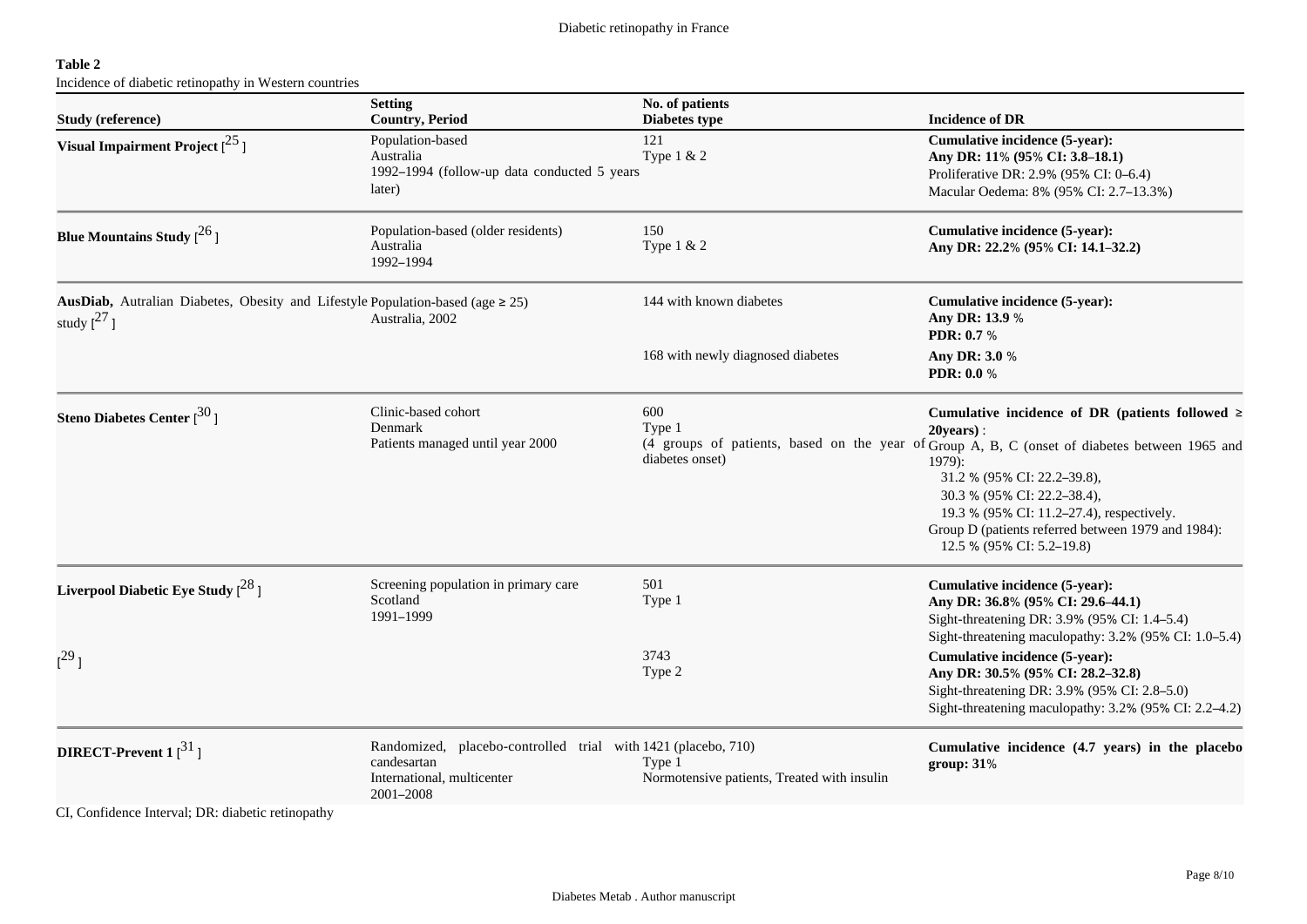Diabetic retinopathy in France

| 'able |  |
|-------|--|
|-------|--|

Prevalence of known diabetic retinopathy in France (physicians' declarations)

|                                       | <b>Setting</b>                                                                                      | Diabetes type                                                                                               |                                                                                                 |
|---------------------------------------|-----------------------------------------------------------------------------------------------------|-------------------------------------------------------------------------------------------------------------|-------------------------------------------------------------------------------------------------|
| Reference                             | <b>Study period</b>                                                                                 | <b>Number of patients</b>                                                                                   | Prevalence of known DR (physicians' declarations)                                               |
| Grimaldi et al.                       | $-351203$ GPs<br>1996-1997                                                                          | 5548<br>Type 2<br>Patients planned to be treated with acarbose                                              | 12%                                                                                             |
| LeFloch et al. $36\,3084\,\text{GPs}$ | 1996-1997                                                                                           | 7391<br>Type 1, 8.9%;<br>Type $2 +$ insulin, 18.7%, Type 2 no insulin: 8.6% (type 2, not receiving insulin) | $31.1\%$ (type 1)<br>12.9% (type 2, receiving insulin)                                          |
|                                       |                                                                                                     | 72.4%                                                                                                       | 62.9%, 51.5% and 49.4% respectively consulted an ophthalmologist within the past<br>year        |
| ECODIA $[^{37}]$                      | Representative sample:<br>311 GPs,<br>51 diabetologists/endocrinologists<br>1998-1999               | 4119<br>Type 2                                                                                              | $10,6%$ (95% CI, 9.5–11.6)                                                                      |
| Entred $[$ <sup>38</sup> ]            | Representative sample:<br>Patients reimbursed for OADs or insulin<br>1718 physicians<br>2001        | 3648<br>Type $1 & 2$                                                                                        | 9,9%<br>43% consulted an ophthalmologist during the past year (based on reimbursement)<br>data) |
| <b>Rubino et al.</b> $\binom{39}{ }$  | France, Italy, Spain, UK: total 162 physicians (France, 49 Recorded diagnosis of DR:<br>GPs<br>2005 | Total: 752 patients (type 2, 72%)<br>France: $130$ patients (type 2, $59.2\%$ )                             | France: 11,4 % (95% CI, 8.8–13.9%)                                                              |
|                                       | CI, Confidence Interval; GPs, general practitioners; OAD, oral antidiabetic drug,                   |                                                                                                             |                                                                                                 |

\* patients with recorded diagnosis of DR